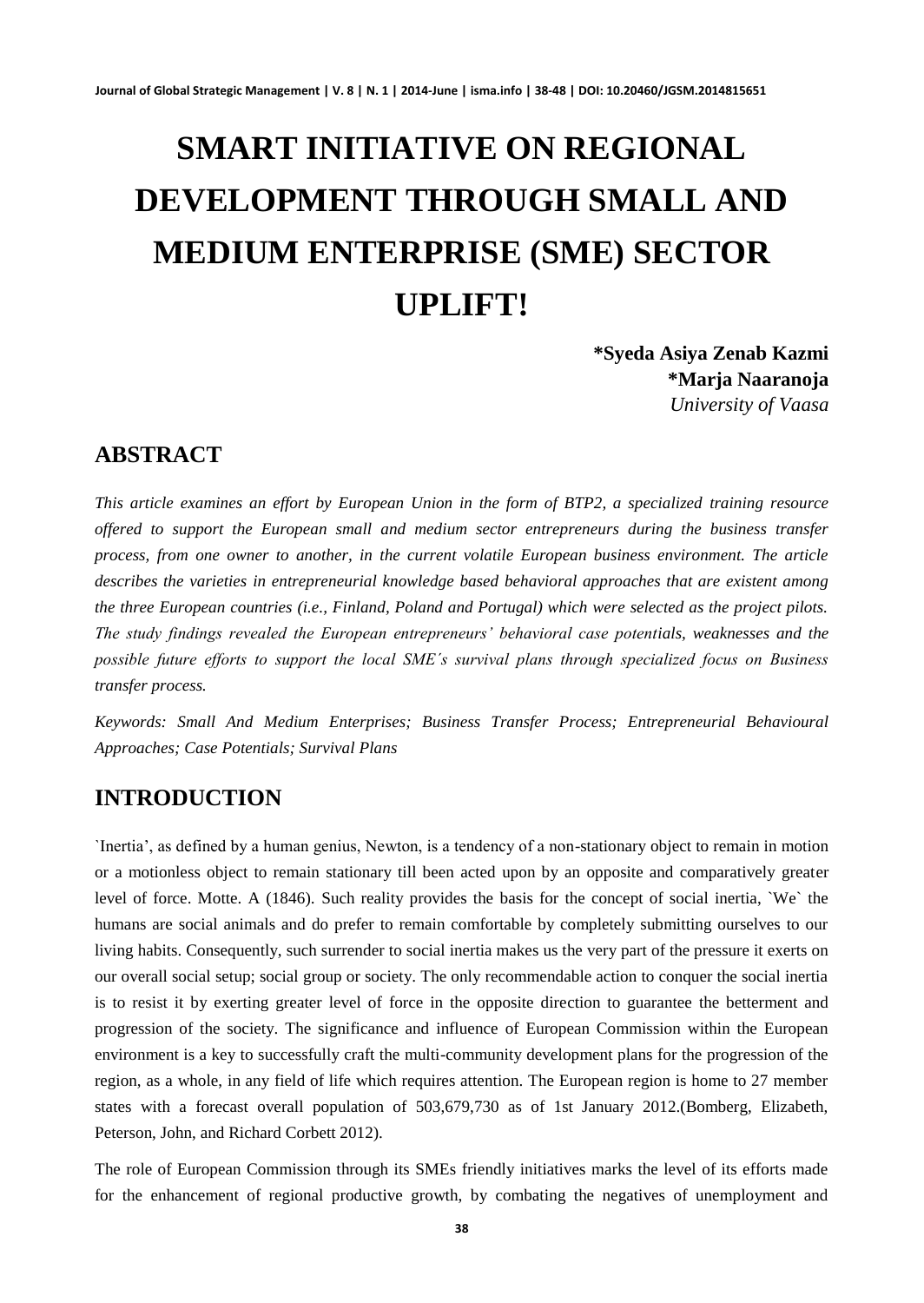revitalising the competitiveness through its remarkable `Europe 2020 strategy`. For making the above true, European Commission has been witnessed as consciously following its Small Business Act (2008). The Small Business Act (SBA) depicts extensive amount of insight on European SME sector´s performance level through the implementation of various success indicators, in line with the European Commission's overall SBA Action Plan. In accordance with the European Commission´s report on the European SME Sector´s Annual performance on 15th October, 2012, the facts are as below;

# **Table 1: Reflection of the performance review on European SME´s Sectors for 2012 - Source: Eurostat/ National Statistics Offices of Member States/Cambridge Econometrics/Ecorys)**

| Category of Enterprise                      | Micro level | <b>Small</b> | <b>Medium</b> | <b>Total Number of</b><br><b>SMEs in Europe.</b> |
|---------------------------------------------|-------------|--------------|---------------|--------------------------------------------------|
| Number wise share.                          | 19,143,521  | 1.357.533    | 226,573       | 20,727,627                                       |
| <b>People Employed</b>                      | 38395819    | 26771287     | 22310205      | 87477311                                         |
| <b>Gross Value added (Euros in Million)</b> | 1307360.7   | 1143935.7    | 1136243.5     | 5 3 5 8 7 5 4 0                                  |

In view of above, the aim of the study is to evaluate the efforts of European Commission through one of its multi –community development plans, named Business Transfer Programme 2 (BTP2) to up-lift the SME sector in the region, through the human resource development and training (i.e., the human resources include the prospective entrepreneurs- through the new business buyers to the business successors, mentors, as well as the other stakeholders - public sector policy makers, lawyers, financial experts, social activists etc.). The present research study aims at throwing light on the steps and processes taken to put the BTP2 plan in motion. The paper is organized in the following sequence; first, we introduce various concepts acting behind the need of the overall research activity along with briefly touching the key actors; i.e European Commission and the BTP2 plan implementers. In the Second phase, we review the current literature to define the concepts of entrepreneurs, small and medium enterprise and then we coalesce theories of business transfer process after breaking each component to frame our understanding of the concept of business transfer process in total. This framework then guides exploratory research into business transfer programme piloted in three European countries. The qualitative case studies, methodology and data analysis are then presented. We highlight issues that impact the understanding of business transfer process, proposing new angles to be included in similar future efforts by the regulators or the researcher for more comprehensive and cutting edge investigation. In the end the findings of the study are presented and discussed, followed by a conclusion describing the implications for researchers and practitioners, and additionally the limitations of the study just before closing the suggestive future avenues for further research.

# **LITERATURE REVIEW**

The early definitions of `Entrepreneur` by the Irish-French economist Richard Cantillon (1755/1931), followed by Jean-Baptiste Say (1803) or later by the renowned Harvard business professor Schumpeter (1934), the term was used to refer the individuals as the change leaders, breaking the economic status quo of the existing products and services, to initiate the process of economic activity by introducing new products and services. According to the OECD-Eurostat Entrepreneurship Indicators Programme, the entrepreneurs are defined as the business owners, who are involved in generating value, through either the creation or the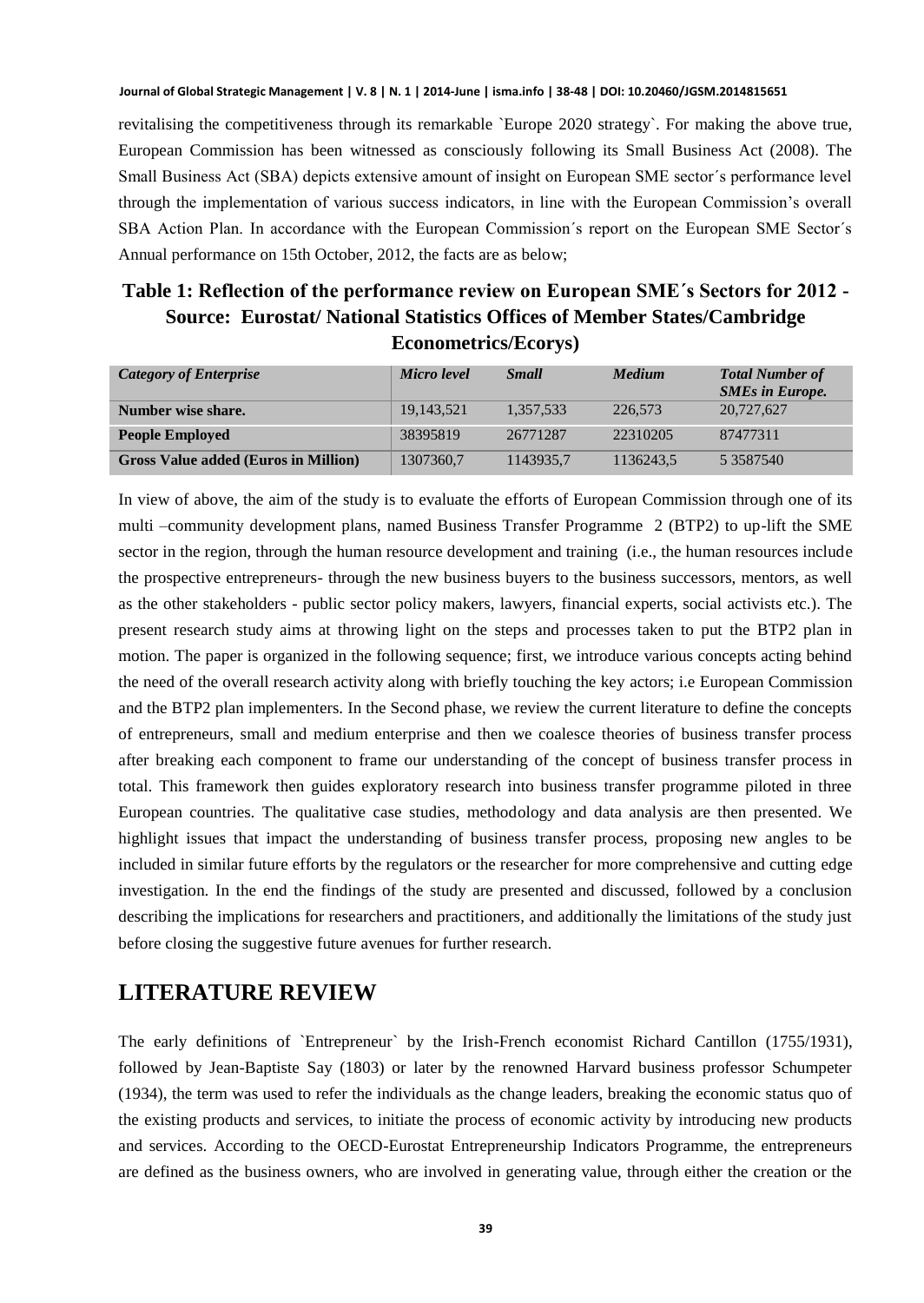expansion of an economic activity, by introducing and exploiting new products (Lazear, E.P. 2005)business processes or the markets', Ahmad and Seymour (2008).

There are three broad criterions to define the concept of SMEs:

- Micro-entities are the companies with the staff strength up to 10 employees;
- Small firms are the ones having 50 workers, whilst
- Medium-sized enterprises are identified as the ones having the employee strength up to 250.

However, in general, SMEs are also defined as firms with either the revenue limit up to  $\epsilon$ 10–50 million or the balance sheet totalling up to €10–43 million. In addition, according to the European Commission, in their July 2011 statement ` there would be an open consultation on the definition of SMEs in 2012. The research investigations on the area of business transfers started getting attention since the late 1980´s and till the mid-2000s, the topic achieved significant level of interest especially by the family business researchers, with reference to the issues related to business succession process, (Langsberg, 1988, Husain, J. 2013, and Le Breton-Miller et al., 2004). The business exit event is significant for the business owners since at least for once in their lifetime each one of them has to undergo the business exit process which is either during life or, more realistically, at their death. (Cardon et al. 2005; Husain, J. 2009). A European Commission´s 2002 report highlighted the business transfer process from the non-family perspective, highlighting the significance of small-firm transfers to national economies opening up the avenues of numerous firms following the suite. The above, caught extensive interest of the business transfer researchers. Van Teeffelen (2010) defined the process of business transfer as a process of ownership conversion of any firm or a business unit from one individual to another person or a legal entity with the continuous commercial existence of the enterprise with more than 50 present of assets or shares are transferred. In the business transfer buyers and the sellers are the two key instruments to initiate the process (Venter et al., 2003). However, most of the business owners have either very superficial knowledge or completely no knowledge or experience of the process of selling, buying and acquiring capital or legal knowhow for the business transaction. Hence, a majority of business buyers and sellers are assisted by a large number of advisors (i.e., experts on different knowledge areas), and among those, accountants are the most prominent actors (Allison et al., 2007) in the business transfer transection. However, evidence - based methods, low cost group programmes and follow‐ups are needed to evaluate the skill level of the advisors and the success of the resultant business transection activity (Van Teeffelen, L. 2012). According to a research conducted in Cyprus, by Hadjimanolis and Dickson (2000), the process of business transfer process revealed a positive connection with the concept of business innovation as being the source of generating new ideas and opportunities. The resultant outcome is alternatively, termed as 'development response' by the business successors, that can either be a family member, external manager or the purchaser.

The results of various studies conducted in different countries on the process of business transfer strongly suggest that only few firms survive while going through the intergenerational transfer. According to the research studies conducted by Kets de Vries (1993) on the business survival in USA, it was revealed that only 30% of the firms survive into the second generation of family ownership, while only 15% into the third. In addition, the inability of an owner-manager to 'let go' of the business is a serious hindrance for an effective business succession process (Sharma et al., 2001). The data gathered through the above referred studies revealed that the core reasons for such pattern was mainly associated with the personal factors such as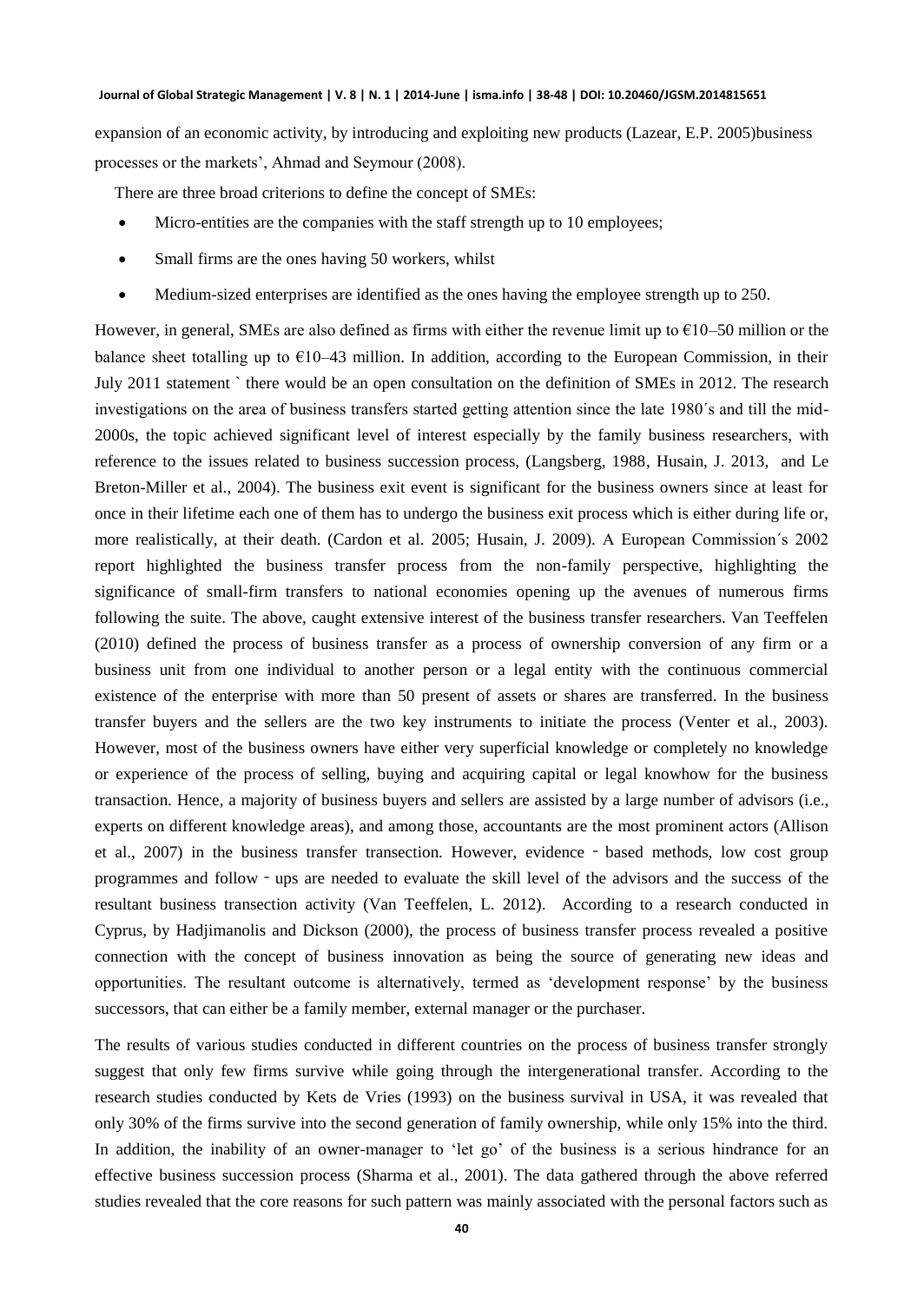educational and independent career desires pursued by the successors (i.e., especially the offspring) of the entrepreneurs (Bachkaniwala et al., 2001). The researchers in their studies on business transfer try to forecast the prospects of the very transaction and the post-transfer performance of that business venture (e.g. Meijaard et al., 2005). According to one of the statements by the Netherlands Ministry of Economic Affairs (2003) on the capacity of business survival after going through the transfer process, it was assessed that the chances of a successful transfer as directly related to the similarities between the skills and style of the business transferor (i.e., old business owner) and the business transferees (i.e., the new entrepreneurs). A research by Martin et al. (2001) on the small business service, revealed the following critical factors leading to the firms at risk of transfer failure;

- The business is designed in a manner that it meets the owner's personal 'lifestyle' goals, instead of focusing on the overall strategic corporate objectives,
- Low level of business performance,
- The business is too much dependent on the owner's personal knowledge base, views and aspirations (of markets, customers, systems, etc.) – such knowledge potential cannot be easily transferred to a successor,
- Non availability of a suitable or willing successor manager drawn from the ranks of employees or the owner's family,
- The absence of any (medium-term) plans for transfer.

Human capital encompasses the formal education, age, gender, experience, skills and knowledge of entrepreneurs (Becker, 1975), and is developed through education, training and personal experience. One study by Berent et al. (2009) confirmed that the firms whose successors got more work exposure from outside the company gained decreased level of post-transfer profitability. However, proper planning and successor's skill level enhancement showed increased post-transfer profits in family-to-family transfers. The above and many similar studies, the proved a strong base to understand the need of BTP2 initiative by the European commission and the researchers involved.

## **RESEARCH SETTING**

The team of training experts, consultants and able researchers from seven European countries (i.e.; Austria, Finland, Netherland, Poland, Portugal, Italy and Sweden) joined their hands to form an international project consortium to collaborate on a common platform to support a community development project named BTP2. The core aim of the project consortium is to support the European SME sector within the domain of `Business Transfer Process` following the targeted period of two years (01.11.2010 – 31.10.2012). After the successful exposure and implementation of the Business Transfer Programme, through the pilot process in `Austria` and `Italy`, the second phase of the project took its practical piloting exposure and implementation in `Finland`, `Poland`, and `Portugal`.

## **METHODOLOGY**

The name of the project was named as the `Business Transfer Programme 2 (BTP2) and it was the advanced phase of the `Business Transfer Programme` BTP pilot project. Main highlights of the initial Business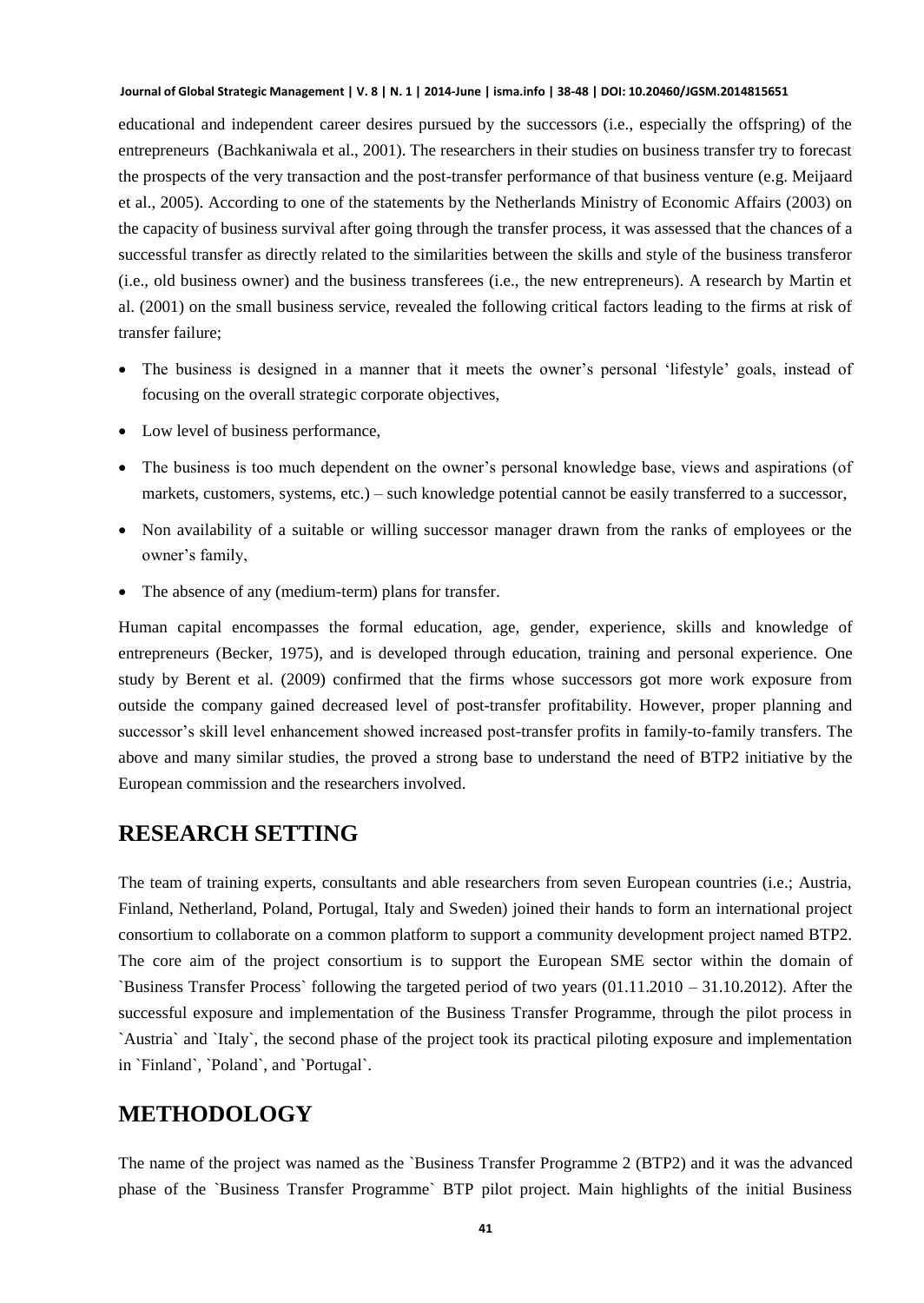transfer programme (BTP) were; to support the learning process for the prospective entrepreneurs, business successors, mentors or any relevant stakeholders, interested in upgrading their knowledge base specifically related to the business transfer process, through a tailor made training programme in combination with a web based screening tool. The screening tool was especially designed and tested to support the business successors or the buyers and transferors who are interested or intending to go through the business transfer process. The main aim of the said model, through its evaluation process and feedback, is to further provide adaptation basis to support and refine the BTP2 curriculum and Screening tool to cater the ever changing needs and demands as well as for the greater global out reach. As mentioned in the earlier part of the literature that BTP 2 is a project co-funded by the European Commission under the Leonardo da Vinci programme.

# *Description of the project planning till the pilot programme implementation*

The under discussion project i.e, Business Transfer Programme 2, termed as BTP 2 was the continuation of the former Leonardo da Vinci project named as Business Transfer Programme (BTP). The main achievements of the BTP project were the formation of a practically orientated curriculum, ably supported by an online screening tool for business successors and transferors. The core purpose behind the above mentioned arrangements were to establish a development system for the new entrepreneurs, who are either entering into the business world through any sources; i.e., either the process of succession, a new business start-up initiative or after taking over the business through the sale and purchase arrangement. Keeping in view of the above, a curriculum was designed as a result of an extensive amount of brainstorming among the highly able and well experienced researchers, who were responsible for establishing the consortium by the process of resource collaboration representing seven European countries namely, Austria, Italy, Portugal, Poland, Netherlands, Sweden and Finland. The designed BTP programme was then successfully piloted in Austria and Italy. The curriculum and screening tool was then enhanced on the basis of the feedback received from the piloting countries for its implementation in Finland, Portugal and Poland under the title of BTP2. Accordingly, the BTP process continued in the form of BTP 2 programme having seven course modules including finance, law, business analysis, communication and negotiation, strategic human resource management, soft skills and marketing, dully supported by the screening tool, on the piloting group of countries i.e., Finland, Portugal and Poland, as a test run so that the results of the trainings can be utilized as a benchmark to assure a standardized training on a European level.

## *The outcomes of the project were to provide two dimensional assurances*

The primary assurance was to increase the knowledge base of the business successors or buyers and to enhance their ability as well as the competency level for the business take-over or the transfer process. The BTP 2 provided information on important business areas and offered support in handling the difficulties involved in the transfer process. The screening tool included in the programme as a technical instrument to enable the initial business feasibility and viability analysis. The secondary aim of the project implementation was to take part in the process of SME sector´s development in Europe with a special focus on the Business transfer process. This aim was additionally in line with the European Commission´s Europe 2020 Strategy and the Small Business Act 2008.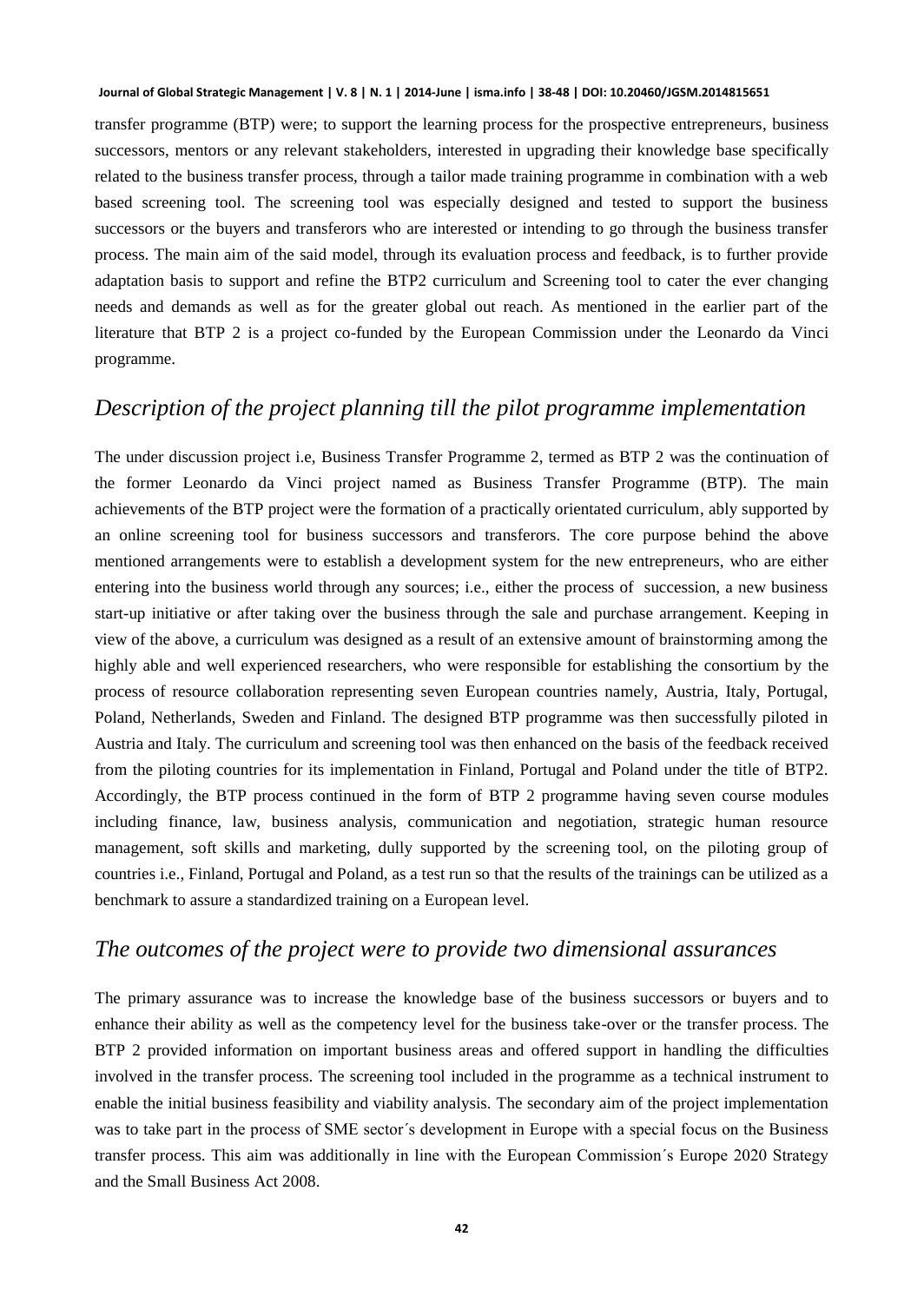# **RESULTS AND DISCUSSIONS**

The combined results of BTP2 ´s pilot trainings, which were gathered from the piloting countries i.e., Poland, Portugal and Finland are described below:

# **Table 2. Time table of the BTP2 training sessions conducted in Finland, Portugal and Poland.**

| <b>Countries</b> | <b>From</b> | To         | Number of<br><b>Participants</b> | <b>Total face to face training Sessions</b>                                                                                                           |
|------------------|-------------|------------|----------------------------------|-------------------------------------------------------------------------------------------------------------------------------------------------------|
| <b>Finland</b>   | 08.05.2012  | 29.09.2012 | 11                               | Nine face to face Sessions ( <i>i.e.</i> , nine modules<br>sessions, one opening and one closing session. In<br>addition to one introductory session. |
| <b>Portugal</b>  | 12.12.2011  | 16.03.2012 | 10                               | Nine face to face sessions, ( <i>i.e.</i> , seven module<br>sessions, one opening and one closing.                                                    |
| Poland           | 12.02.2011  | 13.04.2012 | 11                               | Nine face to face sessions, ( <i>i.e.</i> , seven modules,<br>one opening and one closing session).                                                   |

The table 2 above Reflects the time schedule of the trainings conducted in the three pilot partner countries i.e. Finland, Portugal and Poland along with the participation level). The referred trainings were evaluated at four levels. First level focused on tracking the course participant's attendance, on the agreed and approved training dates by the three pilot project partners' countries i.e., Finland Portugal and Poland. The details are as follows:

The course wise attendance behavior of the course participants during all the three pilot partner countries is as follows:



(Fig 1.

# A reflection of the comparative course wise participation behaviour)

The attendance behaviour of the participants reflected that finance, law and marketing got much attention in Finland, strategic human resource management, negotiation and communication, soft skills, business analysis and marketing were the most popular choice among the trainees in Portugal, while strategic human resource management, negotiation and communication, soft skills and marketing were in Poland. The quality assessment of the BTP 2 training within the three pilot training countries is graded as follow:

# **Table 3: Comparative quality assessment of the BTP training sessions conducted in the three piloting countries (Finland, Portugal and Poland).**

| <b>Countries</b> | <b>Very Good</b> | Good | <b>Not so Good</b> | Poor |
|------------------|------------------|------|--------------------|------|
|                  |                  |      |                    |      |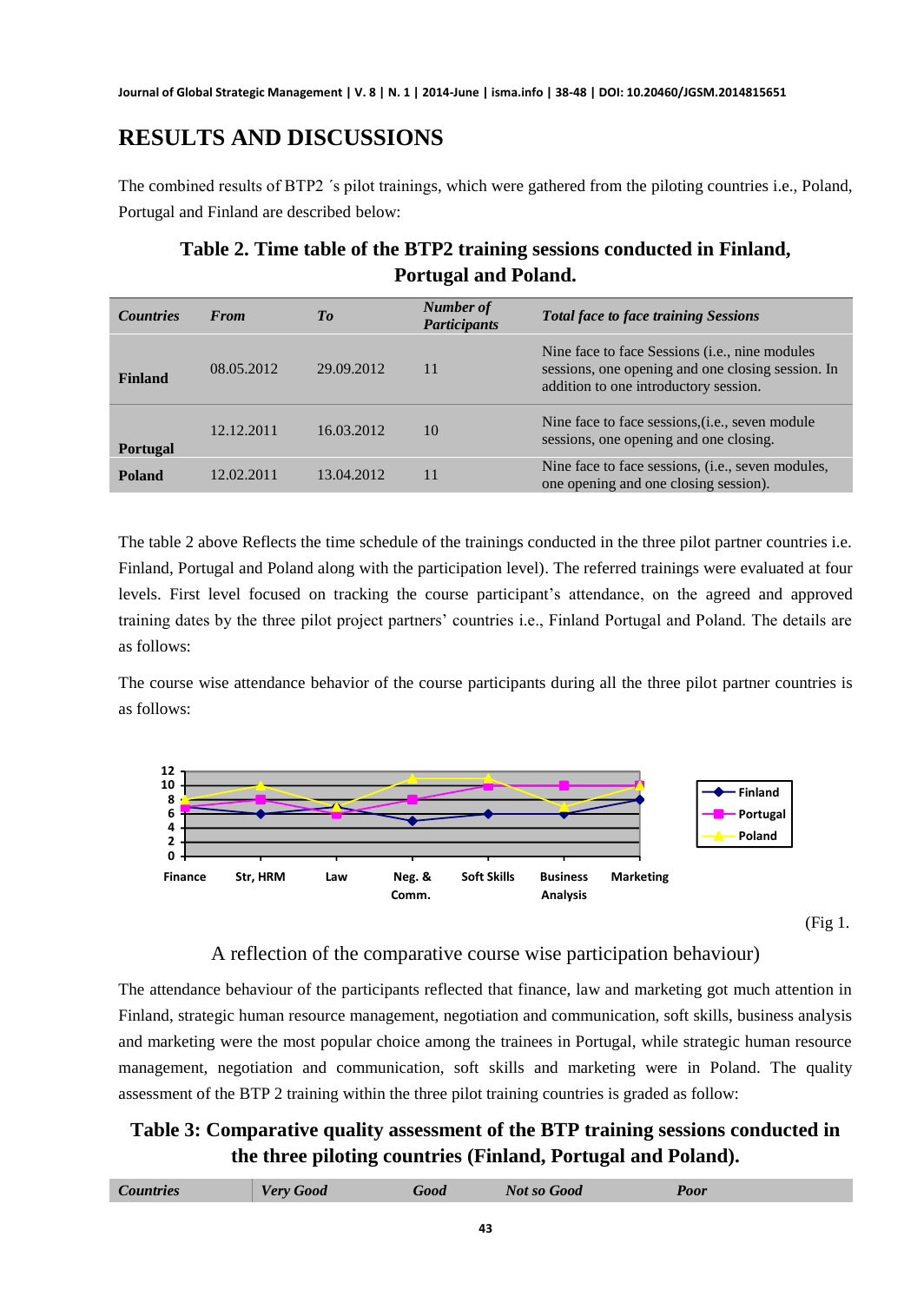| <b>Finland</b>  | 50% | 50% | 0% | 0%    |
|-----------------|-----|-----|----|-------|
| <b>Portugal</b> | 05% | 95% | 0% | $0\%$ |
| <b>Poland</b>   | 10% | 90% | 0% | 0%    |

The table-3 above reflects the comparative analysis on the BTP training session´s quality. The above table reveals that 50% of the course participant in Finland rated the training quality as `Very Good` and 50% as `Good`. In addition, only 5% and 10% of the course participants considered the quality as `Very Good` while 95% and 90% rated the course quality as `Good` from Portugal and Poland respectively. However, among all the three piloting countries, no participant assessed the training quality as `Not so good` or `Poor`. These results have reflected overwhelming support towards the BTP2 initiative. To check the usefulness of the seven modules course package, the feedback from the course participants were obtained after the end of each module through the specialized questionnaires. These questionnaires were designed in the way to highlight all the dimensions of the each specific course module. Henceforth, the feedback received from the course participants representing the three piloting countries (i.e., Finland, Poland and Portugal) revealed the following response pattern:



(Fig2. Reflection of a comparative scenario on usefulness attached with each course module, among three piloting countries i.e., Finland, Portugal, Poland.)

The above graphic representation (Fig.2) reflected the trend of the participants from the three pilot training countries in terms of rating the usefulness of the seven course choices available in the form of the BTP 2. Strategic human resource management, law and soft skills were considered as the most useful course choices by the course participants from Finland, business analysis, marketing, soft skills , strategic human resource management and communication and negotiation were the considered as the most useful by the course participants in the Portugal pilot trainings while marketing, soft skills and communication and negotiation were regarded as the most useful by the course participants from Poland pilot trainings. The above trend reflected that the course module for `soft skills` was unanimously considered useful in all the three pilot training countries by their respected participants.

Overall effectiveness of the training among the three piloting countries were investigated through the feedback received from the trainers. Specialized feedback tool was designed covering the relevant dimensions i.e., objectiveness of the training, learning material, organization, screening tool, as well as the information about the online learning platform etc.). The combined results reflecting the trends from the piloting countries are as follows: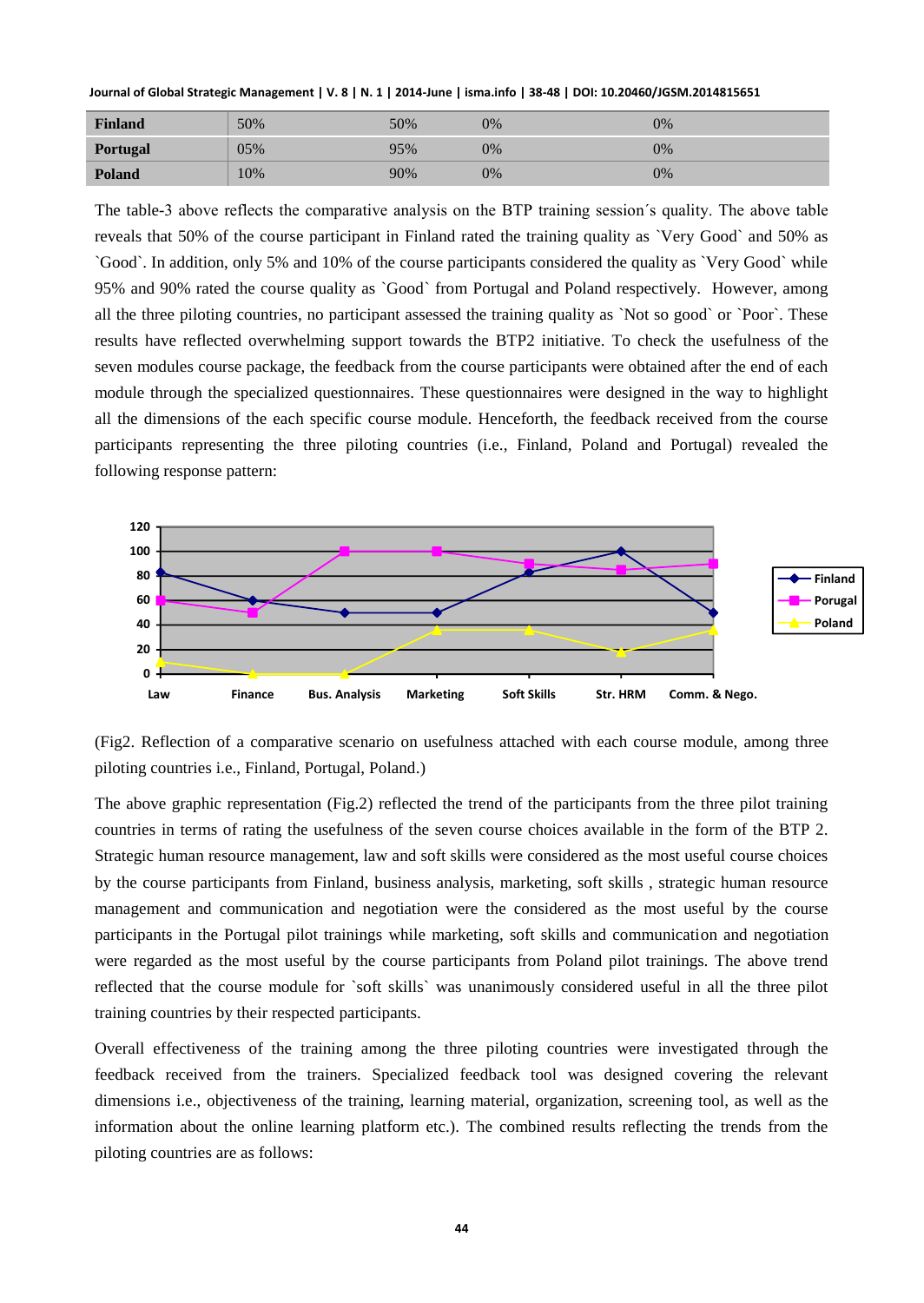

(Fig.3 Reflection of performance gaps associated with the overall effectiveness of the trainers (i.e., representing the three piloting countries Finland, Portugal and Poland.)

The above figure gives an overview of the performance assessment of the BTP2 training programme. For the above, the basis of the evaluation was the feedback gathered from the trainers involved in the BTP2 programme in the piloting countries. Figure .3 clearly shows objectiveness, learning material and organization of the BTP2 training programme as the key elements in all the three piloting venues while screening tools and learning platform offered in the BTP2 training programme were considered as the weak areas in the package all the participants except the ones in Portugal. This can be attributed to the fact that in Finland the organizers faced with limited time duration to implement the BTP2 pilot training programme. Consequently, the course facilities like screening tool and online learning platform could not be utilized effectively in Finland. In Poland, it was seen that more than one year´s duration was utilized to run the BTP2 pilot training. Henceforth, the longer time gaps affected the seriousness and the level of concentration by the training participants as well as the trainers. However, in Portugal almost all the modules and support tools of BTP2 were effectively utilized.

### *Success factor of the BTP2 pilot implementation*

The aims behind the implementation of the BTP 2 training programme in three pilot countries was to broaden the knowledge base and skill level of the prospective business buyers and successors on the basis of the pilot training results. The innovative facilities attached with the BTP 2 i.e., the learning platform and the screening tool holds added strength to support the business successors and buyers to cope with the issues related to the business transfer process.

The ultimate aim of the BTP 2 project was to support the overall development of the SME Sector within the European region to defeat the effects of local rescission which has affected the local business scene since 2009.

### *A `Missing link` in the chain of Business Transfer Process loop*

Though the BTP 2 Pilot training programme got much appreciation and acknowledgement by the users for the selection of the course modules and the facilities like screening tool and online learning platform but it got some criticism for lacking the following aspects:

- The course material to be refined in terms of adding knowledge base related to the local target users.
- The courses material should include the case studies highlighting the information related to the specific locality and local user's needs,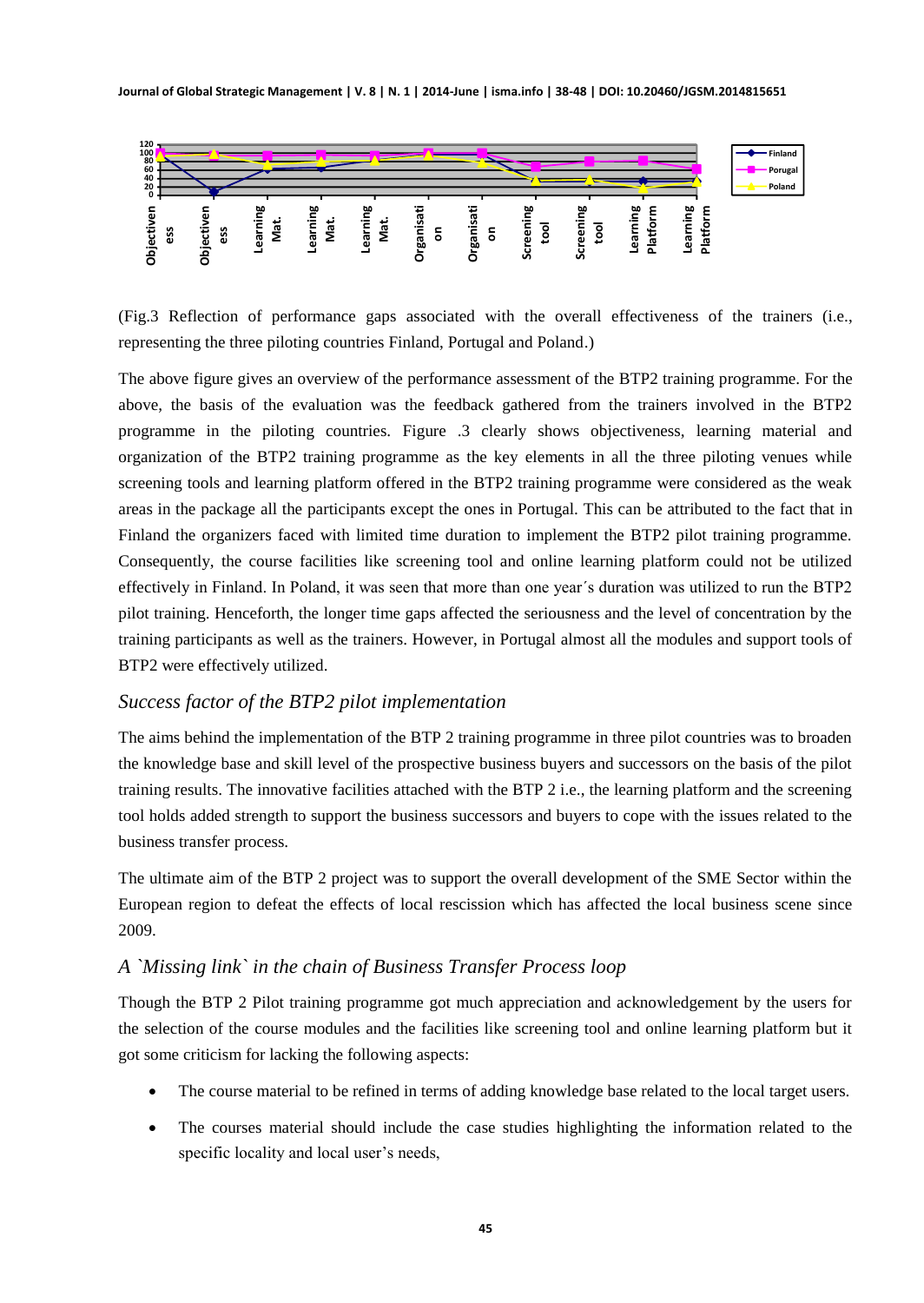- The BTP 2 training programme should include information and knowledge base targeting the `Business Transfer Process` instead of providing the general concepts of business subjects,
- Another key area which is currently missing is the factor of `emotions` usually dominant from the `business Seller's 'point of view. Since currently, the business transfer process is focused from the buyer´s point of view.

# **DISCUSSION AND CONCLUSION**

In accordance with the facts reported in the European commission´s recent report on the performance of SME´s in European region, released on 15th October 2012, Finland and Poland are among the European states having `PN` category. i.e., the countries in the category of `positive real value growth but having a negative employment growth while Portugal has the `NN` categorization i.e. having negative real value added and employment growth. The same attitude can be seen with the results of the pilot training feedback scores as well as the behavior pattern of the BTP2 training programme. The course participants as well as the trainers of the Portugal pilot partner state showed utmost interest in the overall BTP2 training process thinking it to be a solution to solve their personal as well the national level weak business scenario. They even tried to focus on the `Learning platform` and the `screening tool` to obtain as much knowledge as possible. The scores on the different dimension of the overall training programme by the trainees as well as the trainers are more higher as compared to the ones given by the `Finnish` or the `Poland` pilot training partner states. Finland is considered as one of the European state having heavy concentration of the SME sector into the knowledge intensive engineering cum industrial sector. Therefore, the SME sector of Finland is quite reformed and well established already, having the supports of public sector as well as the private sector in the field of resource development based options; i.e., web based tools as well as the corporate training actors busy in the process of SME development.

Henceforth, the BTP2 training programme got some criticism for focusing on too general level knowledge base for the area. The behavior pattern gathered from the Poland pilot partner´s effort on BTP2 Training Programme reflected the similar attitude then that of the Finnish pilot partner´s but with little bit less intensity. The difference was that in Finland more mentors took part in the programme since in the country, the trainers, in general, are more involved in such activities, while in Poland the prospective business buyers and the successors were more interested in the programme, since their systems with regards to the SME sector development programs are not as well established as compared to the ones in Finland. However, the BTP 2 training programme received considerable amount of interest from the trainees as well as the trainers. The opportunity provided much insight about how to further refine the BTP 2 so that it can be implemented in the other parts of Europe for the SME sector uplift to combat the ills of the regional recession which is affecting the overall economic sector since 2009.

### *Future Research Avenues*

The BTP2 training gave enough insight to offer basis for future research opportunities. Our research effort can open following avenues for further research and testing:

- A. The comparative role of `business incubators` if attached with the BTP2 training programme,
- B. The role of business sellers` emotions in the business transfer process.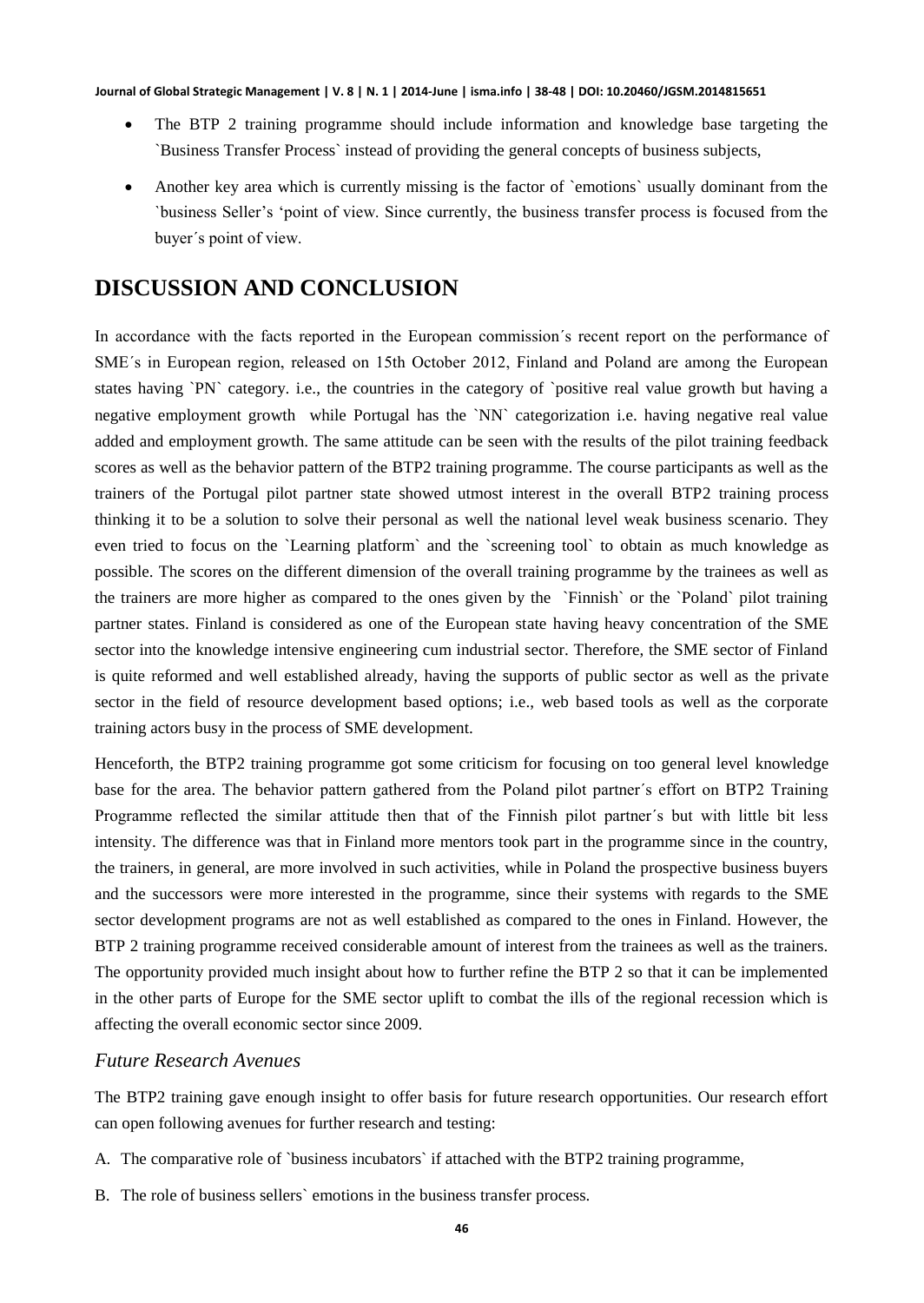# **REFERENCES**

*Andrew Motte's English translation: Newton, Isaac (1846), Newton's Principia: the mathematical principles of natural philosophy, New York: Daniel Adee, pp. 72, (Retrieved from: [http://www.archive.org/details/newtonspmathema00newtrich\)](http://www.archive.org/details/newtonspmathema00newtrich).* 

*Allinson, G., Braidford, P., Houston, M., Robson. P. and Stone, I. (2007), Promoting Success in the Small Business Transfer Market, Centre for Entrepreneurship, Durham Business School.* 

*Ahmad, N and R. G. Seymour (2008). "Defining Entrepreneurial Activity: Definitions Supporting Frameworks for Data Collection". From OECD Statistics Working Papers, 2008/01, OECD Publishing. [http://dx.doi.org/10.1787/243164686763.](http://dx.doi.org/10.1787/243164686763)* 

*Bachkaniwala, D., Wright, M. and Ram, M. (2001). Succession in South Asian FamilyBusinesses in the UK. International Small Business Journal 19(4): 15–27.* 

*Berent, M., Uhlaner, L., Gibcus, P., Timmermans, N. and Van Teeffelen, L. (2009), Planning and successor characteristics as determinants of successful ownership transfer in SME's: an empirical study, Paper presented at BABSON Conference, June 2009, Babson Park, MA, USA.* 

*Becker, G.S. (1975). Human capital: A theoretical and empirical analysis, with special reference to education. (2nd ed.). National Bureau of Economic Research. New York, NY: Columbia University Press.* 

*Bomberg. E, Peterson. J, and Richard C. 2012. The European Union: How Does it Work? (3rd ed.): Oxford University Press.* 

*Cantillon, R. 1755/1931. Essai sur la Nature du Commerce en Général. London, UK: MacMillan. Website. "European". Oxford English Dictionary. From:* 

*http://www.oed.com/view/Entry/65099?redirectedFrom=European#eid. Retrieved 3 October 2011.(Ref. European Commission (2003-05-06). "Recommendation 2003/361/EC: SME Definition". [http://ec.europa.eu/enterprise/enterprise\\_policy/sme\\_definition/index\\_en.htm\)](http://ec.europa.eu/enterprise/enterprise_policy/sme_definition/index_en.htm).*

*Cardon, M., C. Zietsma, P. Saparito, B. Matherne and Davis. C. 2005. "A tale of passion: New insights into entrepreneurship from a parenthood metaphor." Journal of Business Venturing, 20:23-45*

*Sharma, P., Chrisman, J. J., Pablo A. L., & Chua, J. H. (2001). Determinants of initial satisfaction with the succession process in family firms: A conceptual model. Entrepreneurship Theory and Practice, 25(3),17–35.* 

*Small Business Service; Passing the baton – encouraging successful business transfers, URN 04/1888, available from www.sbs.gov.uk: (Retrieved on 2012.11.23) [http://www.bis.gov.uk/files/file38277.pdf.](http://www.bis.gov.uk/files/file38277.pdf)* 

*Schumpeter, J A. (1934). The Theory of Economic Development: An Inquiry into Profits, Capital, Credit, Interest, and the Business Cycle. Cambridge, MA: Harvard University Press.* 

*Hadjimanolis, A. and Dickson, K. (2000): Innovation strategies of SMEs in Cyprus, a small developing country. International Small Business Journal, 18 (4): 62-79.* 

*Hafer, Rik W. (2011) "Entrepreneurship & State Economic Growth" Unpublished research paper, Southern Illinois University, Edwardsville, IL*